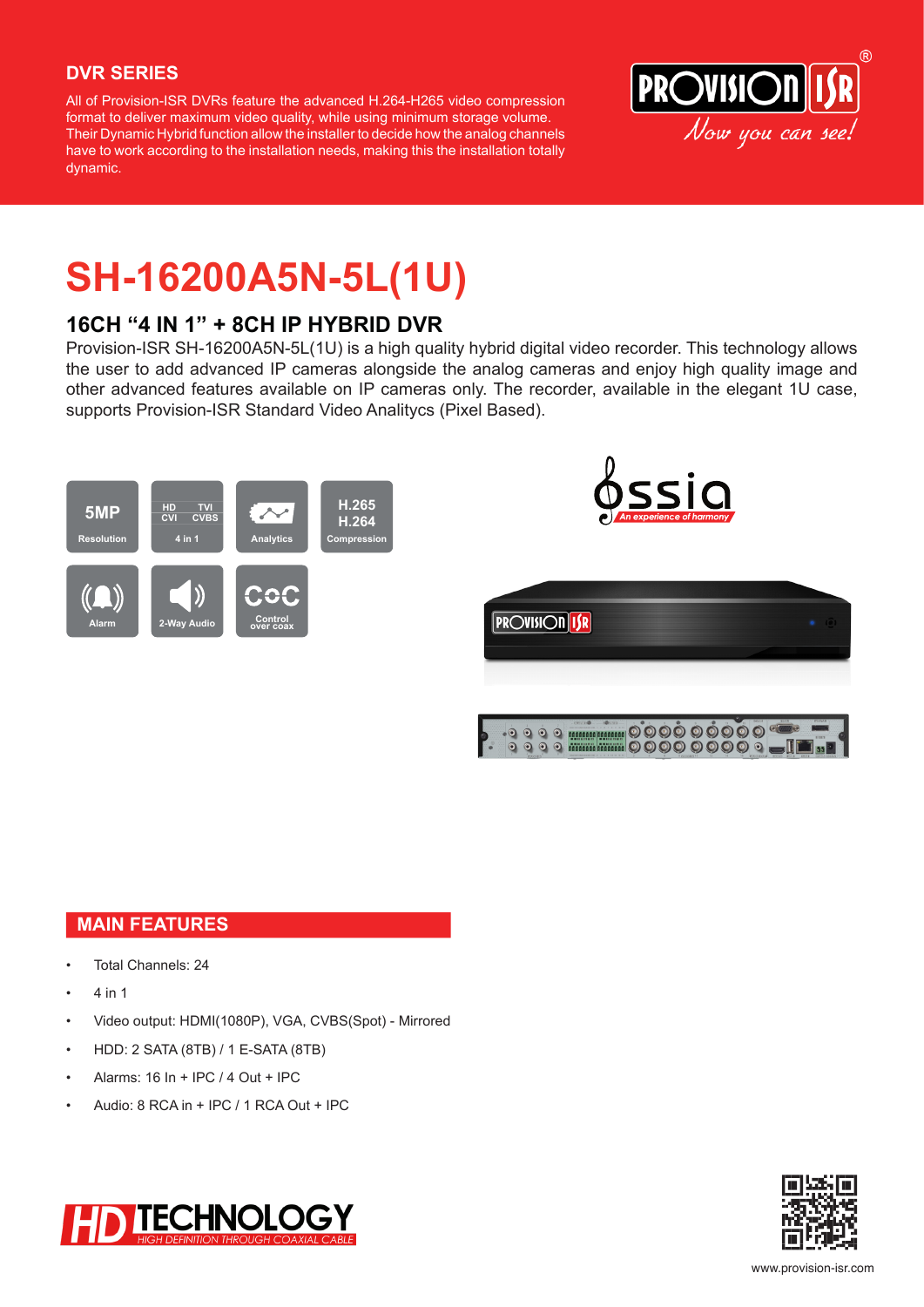# **SH-16200A5N-5L(1U)**



#### **SPECIFICATIONS**

| General                                  | Technology                 | <b>Hybrid DVR</b>                                                                                                                |
|------------------------------------------|----------------------------|----------------------------------------------------------------------------------------------------------------------------------|
|                                          | Video Compression          | H.265 (HEVC) / H.264                                                                                                             |
|                                          | Audio Compression          | G.711u                                                                                                                           |
|                                          | <b>Recording Mode</b>      | Main Stream Only                                                                                                                 |
|                                          | <b>ONVIF</b>               | IP Channels Only                                                                                                                 |
|                                          | Format                     | "All in 1" Hybrid (AHD / CVI / TVI / CVBS + IP)                                                                                  |
| Video                                    | Video Input                | 16CH Standard BNC + 8CH IP (Over Network)                                                                                        |
|                                          | Video Output               | HDMI(1920x1080), VGA (1280x1024, 1024x768), CVBS(Spot)                                                                           |
|                                          | <b>Dual Output</b>         | Mirrored                                                                                                                         |
| Audio                                    | Audio-In                   | 8CH RCA (2.0 Vp-p, 1 k $\Omega$ ) (+IP Cameras)                                                                                  |
|                                          | Audio-Out                  | 1CH RCA (2.0 Vp-p, 1 k $\Omega$ ) (+IP Cameras)                                                                                  |
|                                          | Two Way Audio              | Yes                                                                                                                              |
| Main Resolution & FPS                    | IP                         | 5MP and lower: 30/25FPS Per Channel                                                                                              |
|                                          | <b>AHD</b>                 | AHD 5MP Lite: Up to 10FPS Per Channel, 4MP Lite / 2MP: Up to 12/15FPS Per Channel, 2MP Lite<br>/ 1MP: Up to 25/30FPS Per Channel |
|                                          | <b>TVI</b>                 | 5MP Lite: Up to 10FPS Per Channel, 4MP Lite / 2MP: Up to 12/15FPS Per Channel, 2MP Lite /<br>1MP: Up to 25/30FPS Per Channel     |
|                                          | <b>CVI</b>                 | 4MP Lite / 2MP: Up to 15/12FPS Per Channel, 2MP Lite / 1MP: Up to 25/30FPS Per Channel                                           |
|                                          | <b>CVBS</b>                | CVBS: 960H: Up to 30/25FPS Per Channel                                                                                           |
|                                          | Master Stream Over Network | 16Ch                                                                                                                             |
| Network (Sub-Stream)<br>Resolution & FPS | IP                         | 1-25/30FPS@D1 Per Channel                                                                                                        |
|                                          | <b>HD Analog</b>           | 1-25/30FPS@1080P Per Channel (FPS Restricted to Master Stream FPS)                                                               |
|                                          | <b>CVBS</b>                | 1-25/30FPS@D1 Per Channel                                                                                                        |
|                                          | Sub-Streams over Network   | Up to Outgoing Bandwidth Capacity                                                                                                |
| General                                  | <b>User Access</b>         | 5 Users Online with Professional Autorithy Management                                                                            |
|                                          | <b>Recording Modes</b>     | Schedule, Manual, Motion, Sensor, Analytics, POS                                                                                 |
|                                          | Applications               | Provision Cam2 for iOS/Android, IE for Windows 7/8/10, Ossia VMS for Windows/MAC                                                 |